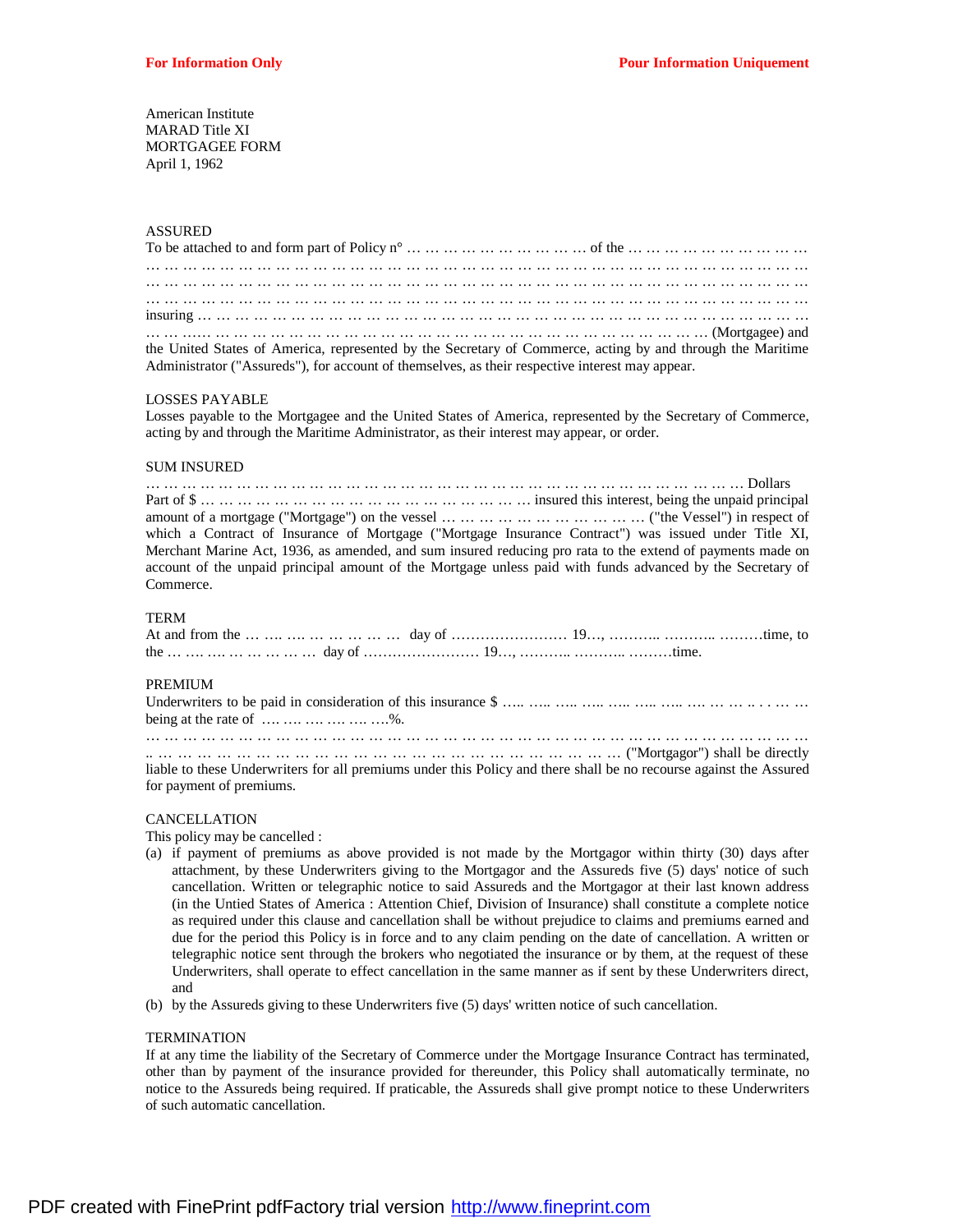In the event of cancellation or automatic termination of this Policy as above provided, net unearned premium shall be returned to the Mortgagor by these Underwriters.

## CONDITIONS OF ATTACHMENT AND DURATION OF RISK

1. It is a condition of this Policy (subject always to the operation of the first provisio of Clause "2" hereof) that :

- (a) the Vessel is insured under policies of Marine Protection and Indemnity insurances and Marine policies n hull and Machinery, such policies being herein referred to, respectively, as "P&I Policies" and "Hull and Increased Value Policies", and collectively as "Owner's Policies". All Owner's Policies shall be in form and amount satisfactory to the Maritime Administrator and the hull policy shall be no less comprehensive than the American Institute Time (Hulls) Form or similar clauses. Upon request of these Underwriters, full details concerning Owner's Policies will be furnished by the Maritime Administrator ; and
- (b) there shall be included in the Owner's Policies the Loss Payable Clause require under the terms of the Mortgage.

#### RISKS INSURED AGAINST

2. This Policy insures only against the non-payment by underwriters of the Owner's Policies of a claim asserted thereunder for any liability, loss, damage or expense of, to or in respect to the Vessel, occurring or arising during the terms of this Policy, which non-payment results from :

- (a) any act of or omission by the Mortgagor or any agent thereof (other than non-payment of premium), or breach of any warranty, express or implied, in the said policies other than breach of the warranty contained in the F. C. & S; Clause thereof ; or
- (b) the fact that the accident or other occurrence out of which such liability, loss, damage or expense arose was caused by a peril not insured under the Hull and Increased Value Polices except for a perils insured against but excluded from the said policies by the F.C. & S. Clause thereof; or
- (c) the insufficiency in amount of the insurances described in Clause "1" hereof to satisfy claims of third parties against the Vessel resulting in a judicial sale of the Vessel, in which sale the lien of the Mortgage has been expunged in whole or in part ;

PROVIDED that notwithstanding the conditions of Clause "1a" hereof it is agreed that should the Owner's Policies be rendered void from inception, or at any time during the policy term, by reason or an act or omission of the Mortgagor or any agent thereof, coverage hereunder shall not be affected and claims shall be payable hereunder as if the Owner's Policies had attached and remained in force during the policy term. Nothing in this provision, however, shall be deemed to require these Underwriters to assume any liabilities of underwriters under the Owner's Policies ; and

PROVIDED further that such act or omission or breach of warranty referred to in "(a)" and "(b)" above occurred without the consent or privity of the Assureds.

# **EXCLUSIONS**

3. This insurance afforded by this Policy does not cover :

- (a) the non-payment of claim for any liability, loss, damage or expense, or any part thereof, of, to or in respect to the Vessel :
	- (i) collectible under the Owner's Policies or which would be collectible thereunder except for the insolvency of the underwriters thereon ; or
	- (ii) not recoverable under the Owner's Policies by reason of any deductible or franchise included therein; or
	- (iii) which has been repaired or made good by the Mortgagor prior to payment of claim hereunder unless such repairs have been made or liabilities or expenses paid without funds advanced by the Secretary of Commerce

(aa) pursuant to any terms of the Mortgage providing that the lien thereof shall attach to and cover such advances which shall be added to the outstanding indebtedness under the Mortgage; or

(bb) with respect to which the Assureds will obtain the note or other evidence of such advance described in Clause "1(b)" hereof ;or

(c) any claim of the Assureds arising solely out of the insolvency of the Mortgagor.

In no event shall these Underwriters indemnify or contribute to, pro rata or otherwise, underwriters on the Owner's Policies.

As a condition precedent to any claim hereunder, unless waived by these Underwriters, the Assureds must have

- (i) received from the underwriters on the P&I policies or the Hull and Increased Policies, as the case may be, denial of claim for any liability, loss, damage or expense which is the subject of a claim hereunder, and
- (ii) the Assureds or either must have instituted suit against such underwriters to collect such claim.